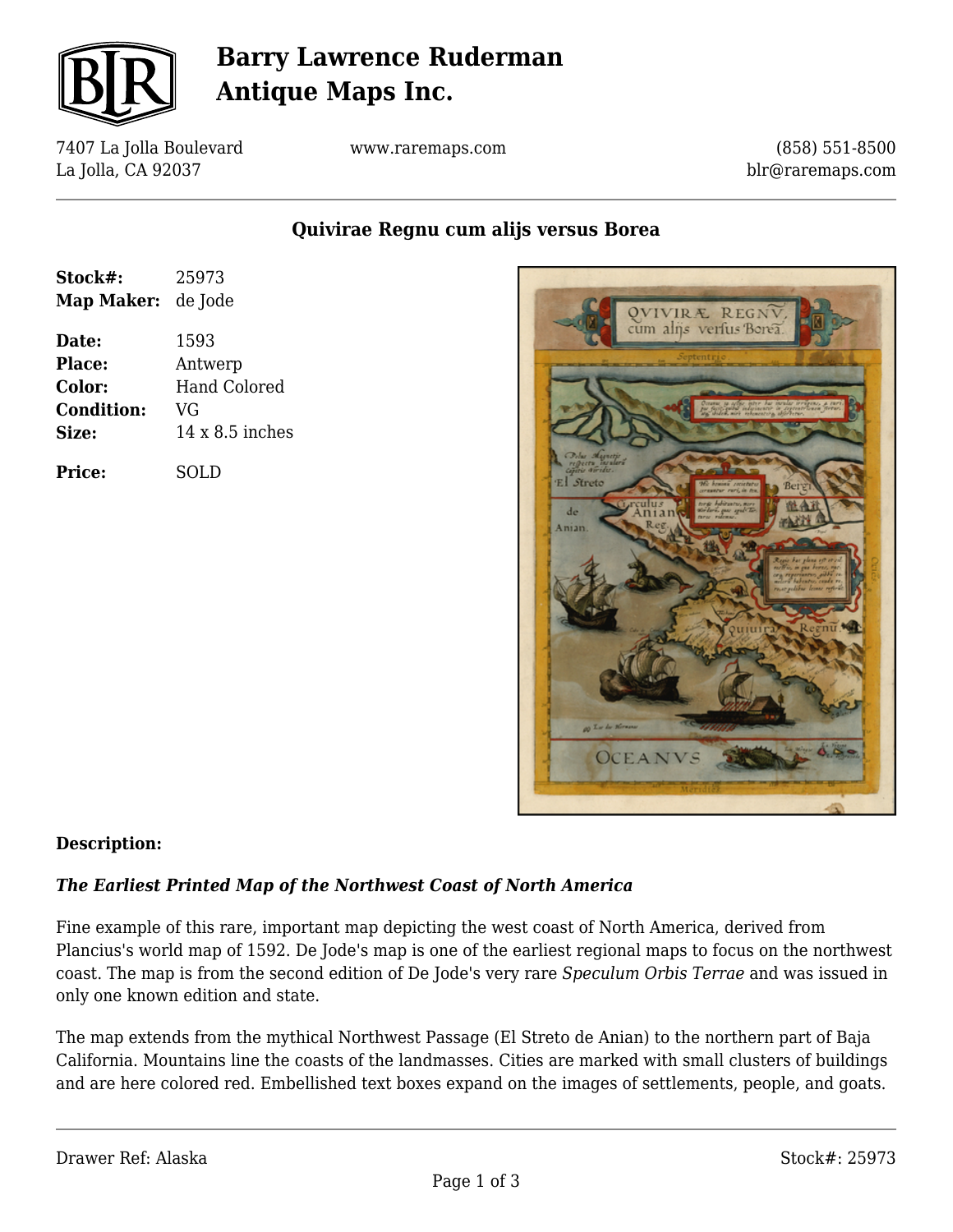

# **Barry Lawrence Ruderman Antique Maps Inc.**

7407 La Jolla Boulevard La Jolla, CA 92037

www.raremaps.com

(858) 551-8500 blr@raremaps.com

### **Quivirae Regnu cum alijs versus Borea**

They explain the typical animals of the area, the similarity of the indigenous peoples' tents to those of the Tartars, and the geography of the northern polar region.

The decorative elements are stunning, particularly the large ships. The three vessels are remarkably detailed, with one firing a broadside and another in full sail. The third, the southernmost, is patterned on a ship from Southeast Asia. Also in the water are two large sea monsters, one a mermaid unicorn, the other a fearsome fish.

The map is one of the most remarkable bits of sixteenth century conjectural cartography to appear in print. Burden summarizes:

*Depicts the west coast from below the Tropic of Cancer to the North Pole here represented by the top border of the map. Part of the four islands derived from Mercator surround the pole. Below this runs the western end of the North West Passage leading into 'El Streto de Anian'. At this point we find the legend 'Polus Magnetis respectu insulari Capitis Viridis', an early indication of the magnetic pole...The inland details largely reflect the extent of various beliefs and legends that existed at the time; only part of the coastline records first hand knowledge.*

### **From hypothesis to myth: the Strait of Anian and Quivira**

As Burden noted, the map is full of what we now call myths but which were at the time were viable geographic hypotheses. Perhaps the most recognizable place name on the map is Anian. Anian derives from Ania, a Chinese province on a large gulf mentioned in Marco Polo's travels (ch. 5, book 3). The gulf Polo described was actually the Gulf of Tonkin, but the province's description was transposed from Vietnam to the northwest coast of North America. The first map to do was Giacomo Gastaldi's world map of 1562, followed by Zaltieri and Mercator in 1567. The Strait then became shorthand for a passage to China, i.e. a Northwest Passage. It appeared on maps until the mid-eighteenth century.

Quivira, mentioned in the title of the map, refers to the Seven Cities of Gold sought by the Spanish explorer Francisco Vasquez de Coronado in 1541. In 1539, Coronado wandered over what today is Arizona and New Mexico, eventually heading to what is now Kansas to find the supposedly rich city of Quivira. Although he never found the cities or the gold, the name stuck on maps of southwest North America, wandering from east to west. Here it is used to describe the entire southwest of the North America.

Not all the place names are fanciful. Cape Mendocino is labelled here. It is a point named by another Spanish explorer, Andres de Urdaneta, in 1565. The point was important to the Acapulco-Manila galleon trade, as the westerly winds pushed the galleons toward this part of the coast, from where they would turn south toward Acapulco.